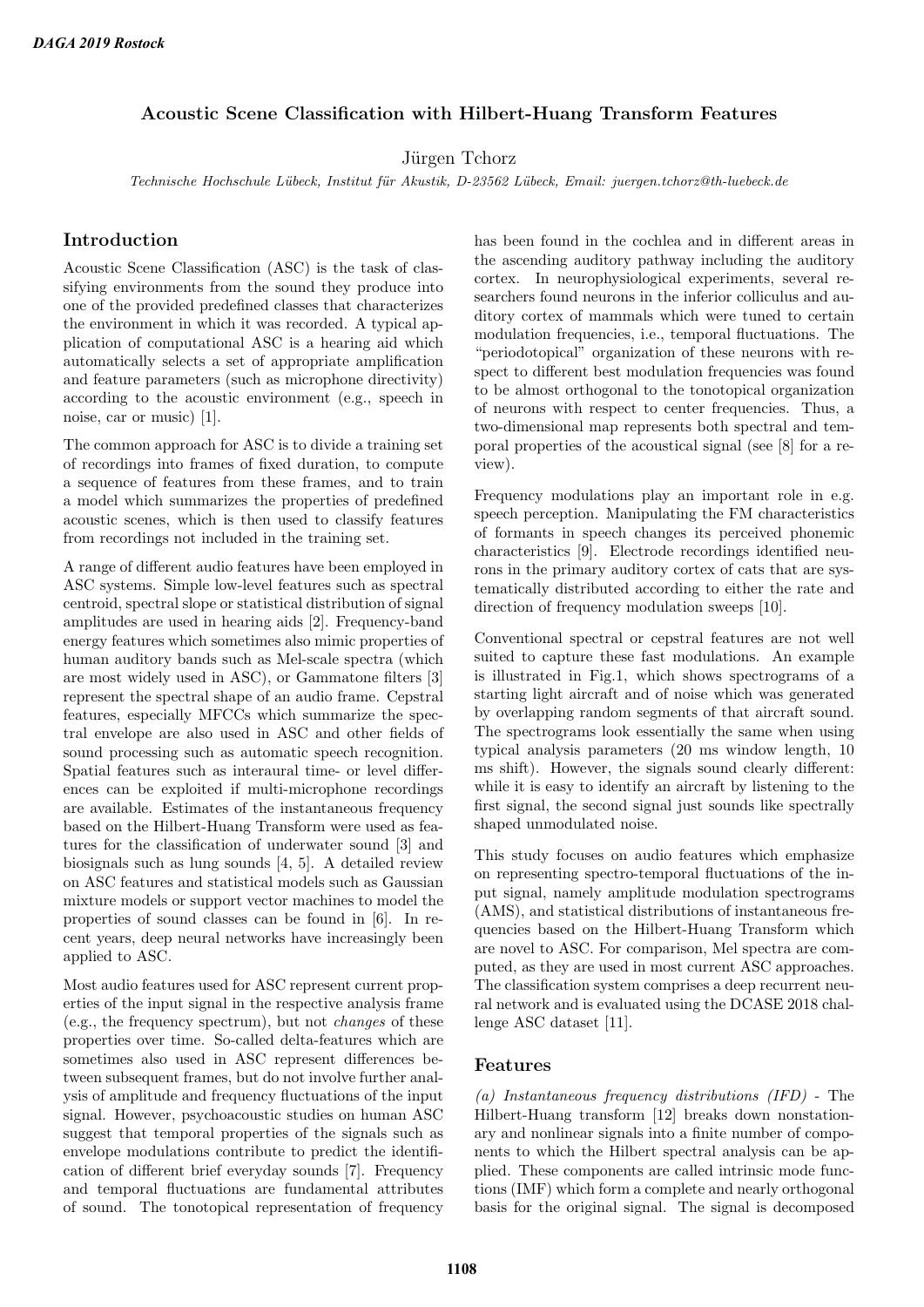

Figure 1: Spectrograms of a starting light aircraft (top) and of noise which was generated by overlapping random segments of that aircraft recording (bottom). Both signals sound clearly different.

in the time domain, and the length of the IMFs is the same as the original signal. Subsequent Hilbert transforms yield the instantaneous frequencies of the IMFs. Fig. 2 shows the instantaneous frequencies of the 2nd



Figure 2: Instantaneous frequency of the  $2<sup>nd</sup>$  IMF for a short segment of a Kiwi bird call (black line), and for the sound of a small river (thinner gray line). The embedded plot shows the overall spectra of both segments (Kiwi: black; river: gray).

IMFs of 128 ms recordings of a Kiwi bird call and a small river. The overall spectra of the two signals are similar, but the distribution of the instantaneous frequencies differs a lot: while it is relatively constant over time for the bird call, the instantaneous frequency of the river IMF fluctuates much more. Thus, the fluctuations of instantaneous frequencies can be used to distinguish between signals. To further examine the discriminative power of instantaneous frequency distributions (IFD), they have been computed from recordings provided for the DCASE 2018 ASC challenge [11]. For all 10 given acoustic scenes, 6 recordings taken in different European cities were processed. In addition, 6 recordings from different speakers  $(m/f)$  taken from the Buckeye Corpus [13] were processed in the same way. "Speech" is not an acoustic scene in the DCASE ASC challenge, but it is an important sound class for e.g. hearing aids, why this class has been included in this example. Each of the 66 recordings had a duration of 10 s. Fig. 3 shows the IFD for the  $3^{\text{rd}}$  IMF. The patterns of the IFD show similarities across acoustic



Figure 3: Instantaneous frequency distributions calculated from the  $3^{\text{rd}}$  IMF in 11 different acoustic scenes  $(0.05^{\text{th}})$ ,  $0.25^{\text{th}}$ ,  $0.5^{\text{th}}$ ,  $0.75^{\text{th}}$  and  $0.95^{\text{th}}$  percentiles).

scenes, but also disparities which can potentially be used for scene classification.

For feature extraction, the instantaneous frequencies of the first 10 IMFs are calculated from 128 ms segments of the input signal, with an overlap of 64 ms. The instantaneous frequencies are functions of time with the same sample rate as the input signal. For each 128 ms segment, 5 percentiles (the  $0.05<sup>th</sup>$ ,  $0.25<sup>th</sup>$ ,  $0.5<sup>th</sup>$ ,  $0.75<sup>th</sup>$ and 0.95th) of the instantaneous frequency distribution are calculated for each of the first 10 IMFs. Thus, each 128 ms segment is represented by a feature vector with 50 numbers in total.

(b) Amplitude Modulation Spectrograms - AMS reflect both spectral and temporal aspects of the input signal. In the field of speech processing, AMS features have originally been used in a binaural speech enhancement approach utilizing spatial separation of the speech and noise [14]. For single-channel SNR estimation and speech enhancement, AMS features have been used in combination with simple neural networks with one hidden layer [15]. More recently, AMS features were utilized for a noise suppression with a Bayesian classifier and ideal binary masks. In normal hearing subjects and noise types which were also used for training, substantial improvements in speech intelligibility could be shown [16]. A complementary feature set consisting of AMS features, relative spectral transform and perceptual linear prediction (RASTA-PLP), and mel-frequency cepstral coefficients (MFCCs) was combined with a deep neural network to train binary masks for noisy speech [17]. The authors report substantially increased speech intelligibility in hearingimpaired listeners. While the speech segments for testing intelligibility were not included in the training data, the background noise was also used for training. Thus,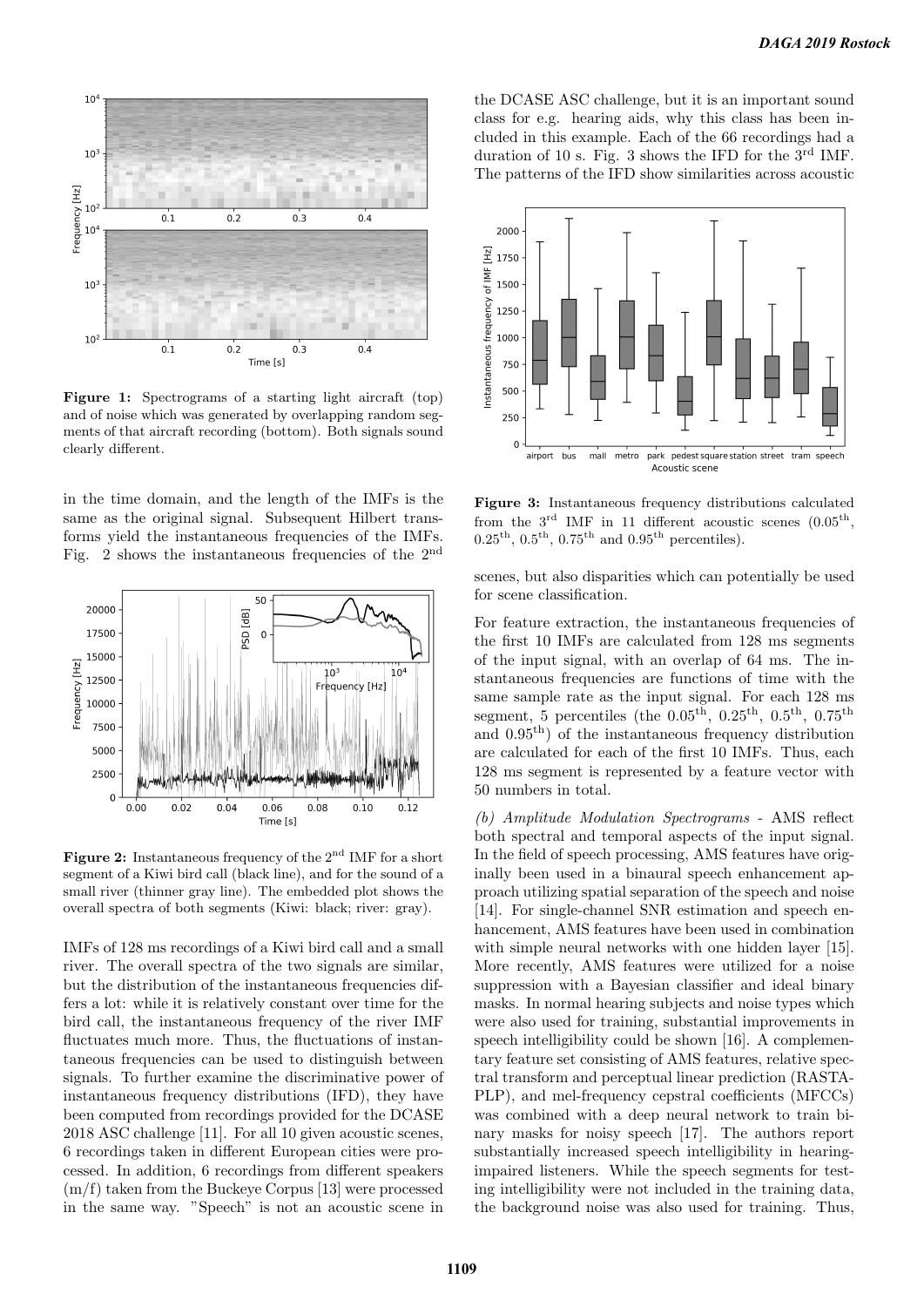generalization to unknown noise was not investigated in this study.

In the field of acoustic scene classification, AMS features have been used with a neural network classifier in an early approach which just distinguished between speech and noise [18] and in combination with MFCCs [19]. AMS features which have been further reduced to just 9 features using the Covariance Matrix Adaptation Evolutionary Strategy [20]. Using a Linear Discriminant Analysis (LDA) classifier, the authors report an improvement of 10 percentage points for the IEEE AASP Challenge 2013 public dataset, compared to the best previously available approaches.

For AMS generation, fast Fourier transforms (FFT) are computed for overlapping 4 ms segments of the signal with 0.25 ms hop size. Appropriate summation of neighboring FFT bins yield 40 frequency channels with a melfrequency mapping and spanning from 0 to 22 kHz. The resulting amplitudes in each frequency channel are regarded as envelope signal. The modulation spectra are obtained by computing FFTs in each frequency channel across a Hanning-windowed time segment of 128 ms with an overlap of 64 ms. The modulation frequency resolution is 15.6 Hz. The FFT magnitudes are multiplied by 15 triangular-shaped windows spaced uniformly across the 15.6 - 400 Hz range in each mel frequency channel and summed up to produce 15 modulation spectrum amplitudes. Thus, each AMS pattern representing 128 ms of the input signal consists of  $40 \times 15 = 600$  numbers.

(c) Mel spectra - For frequency analysis, short-term Fourier transformations are calculated with a window size of 2048 samples (46 ms) and a hop size of 1024 samples. Next, the calculated power spectrum is converted to 128 bands Mel scaled features. Finally, the spectra are transformed to the logarithmic scale, normalized by dividing by the standard deviation and subtracting the mean value. These parameter settings have been chosen by the winner team of the DCASE 2018 challenge (Task 1A).

## Classifier

For classifying the acoustic scenes, a recurrent neural network (long short-term memory network, LSTM) with three hidden recurrent layers (1000, 1000 and 500 neurons) was implemented. A softmax function and cross entropy loss were used. The minibatch size was 4096, and the learning rate was set to 0.001 per sample with 800 epochs. The network was implemented with the CNTK toolkit running on a GeForce GTX 970 GPU.

## Training and testing

The development data set of the DCASE 2018 challenge (Task 1B) consists of 10,080 mono sound files recorded with three different devices using a sample rate of 44.1 kHz in 10 different acoustic scenes. Each sound file has a length of 10 s. After feature extraction, each sound file is represented by 156 feature sets (instantaneous frequency distributions, AMS patterns or Mel spec-

Table 1: Acoustic scene classification rates (%) for the test subset of the DCASE 2018 development data using different feature sets: instantaneous frequency distributions (IFD), amplitude modulation spectrograms (AMS), Mel spectra (Mel), and concatenation of these three feature sets (All). DCASE 2018 baseline system for comparison.

| Scene label  | <b>IFD</b> | AMS  | Mel  | All  | baseline |
|--------------|------------|------|------|------|----------|
| 1 Airport    | 71.1       | 68.1 | 61.5 | 66.1 | 73.3     |
| 2 Mall       | 51.8       | 68.9 | 45.1 | 51.1 | 48.2     |
| 3 Station    | 27.5       | 45.4 | 55.6 | 56.3 | 50.4     |
| 4 Pedestrian | 45.6       | 48.4 | 47.4 | 47.4 | 51.2     |
| 5 Public squ | 32.1       | 47.2 | 47.6 | 51.2 | 36.2     |
| 6 Traffic    | 81.9       | 79.8 | 84.8 | 85.8 | 80.5     |
| 7 Tram       | 66.0       | 56.6 | 63.6 | 64.7 | 51.9     |
| 8 Bus        | 60.8       | 42.8 | 69.1 | 64.4 | 59.4     |
| 9 Metro      | 38.4       | 63.0 | 52.2 | 52.2 | 43.3     |
| 10 Park      | 74.1       | 75.5 | 81.7 | 78.4 | 78.1     |
| Average      | 55.0       | 59.8 | 60.7 | 61.7 | 57.2     |

tra) which each represent 128 ms of the input signal (64 ms hop size). The development data set is split into a subset with 7202 sound files for supervised training and 2878 sound files for testing. For testing, each feature set generated from 128 ms segments of the test subset was classified independently. The acoustic scene which has been detected most often within a given sound file was the overall classification result for this sound file.

### Results

The results for the proposed partitioning of the development data set into train and test data are given in Table 1. For comparison, the results of the DCASE 2018 baseline system [11] are also shown. In the baseline system, log mel-band energies were first extracted in 40 bands using an analysis frame of 40 ms with a 50% hop size. The neural network consists of two convolutional neural network layers and one fully connected layer, and uses an input of size 40x500, equivalent to the full length of the segment to be classified.

The classification accuracy varies across acoustic scenes and feature sets. On average, AMS and Mel spectra yield similar results and outperform the baseline system, while classification accuracy with instantaneous frequency distribution features is about 5 percentage points lower. The combination of all three feature sets yields the best results.

### Discussion

The proposed IFD feature set which is novel to ASC is discriminative enough to allow for classification rates which are reasonable, but clearly lower than with standard Mel spectra features. However, calculating percentiles from instantaneous frequencies is just a rough descriptive statistics, and other analysis methods might be more discriminative. In addition, the size of the IFD feature set is quite small (781 numbers per second, com